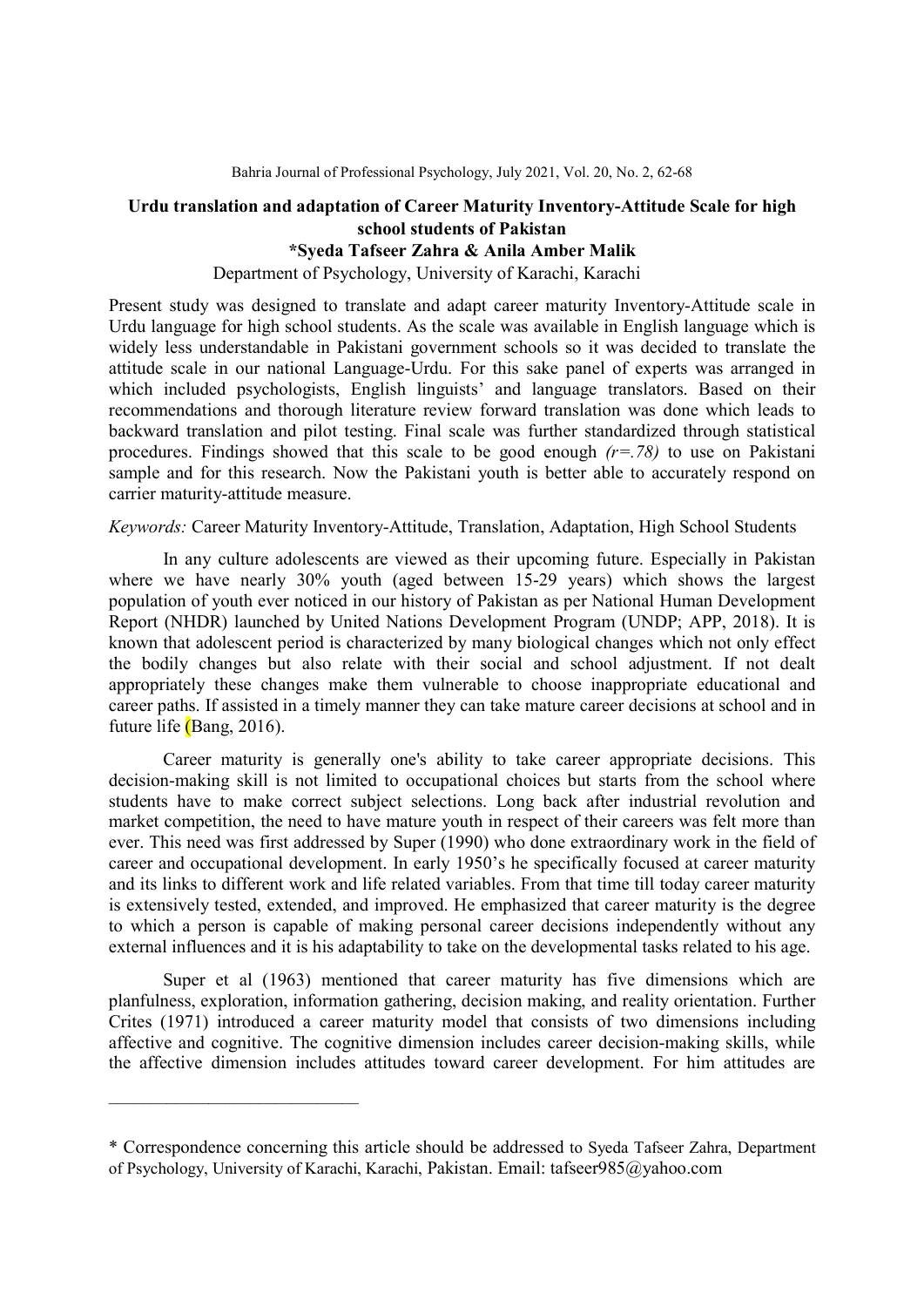dispositional response tendencies that are different from abilities and interests, whereas Healy, O'Shea, and Crook (1985) viewed attitudes as expectations that influence the interpretation of career events and affect the accomplishment of career development tasks. These attitudes can be assessed and are considered a valid index of an individual's career maturity (Levinson, et al., 2011).

When career maturity is viewed in relation to student's performance at school and in the work field then those students who has better career related maturity will show enhanced proficiency to cater the challenges appear with different stages of school and work life (Savickas, 1999). The students who have high level of career maturity are able to attain a successful and satisfying career because they are more knowledgeable about the decision-making process. They have the ability to consider and evaluate different career choices and can relate their present behavior to future goals. Highly career-oriented students are committed to make a career choice according to the demands of reality (Powell & Luzzo, 1998).

Literature also states that career maturity is effective to be utilized for indicating the extent of development and the degree achieved on the continuum of the professional progression commencing from exploration stage to decline. The amount of career maturity predicted through the ratio of professional maturity corresponds to a specific chronological age. It would indicate if the professional growth of a person reciprocates his age. It also embraces a fine knowledge of due requirements essential for making a career decision, together with the understanding whether the selected choice (career) is practical and consistent with the prevalent times (Super, et al., 1963). In a nutshell career maturity is the pinnacle of someone's career. There is probability of an individual possibly having numerous apex points or none at all (Alam, 2013). Similar kind of results found in A study done by Busacca and Taber  $(2002)$  which shows that high scoring partakers in CMIR attitudes have been found better equipped to make intelligent and fitting professional preferences. At the same time gender differences have proven females high on career maturity than males.

Regarding career maturity assessment numerous instruments are available like Career Development Inventory (Super, et al., 1990), the Adult Career Concerns Inventory, the Assessment of Career Decision Making (Buck & Daniels, 1985; Harren, 1979), the Career Beliefs Inventory (Krumboltz, 1994), and the Career Decision Scale (Osipow & Schweikert, 1981).

Among all, the Career Maturity Inventory (Crites, 1973) is most reliable and is widely in use. Previously it was named as Vocational Development Inventory which was developed in 1973 based on John Crites' 12 years of vocational development research. Further a revision was developed and published by Crites in 1978. In order to make the inventory more practicable for career related programs in particular and for the overall practice of career selection in general, Crites and Savickas revised it again. This attempt had proven to be more at the practical than academic one (Crites & Savickas, 1996). With the passage of time certain glitches have been pointed out by the users in 1978 edition of the CMI, like it takes long time duration to administer and not very helpful for high school students and for employed individuals. Its subscales were not suitable for giving right career suggestions to the participants. It has a limited response options in counseling interventions along with incomplete scoring options (Savickas, 1999). Further revised edition of CMI (1995) cater all the limitations of the prior version of the scale and make it suitable for larger group of the population.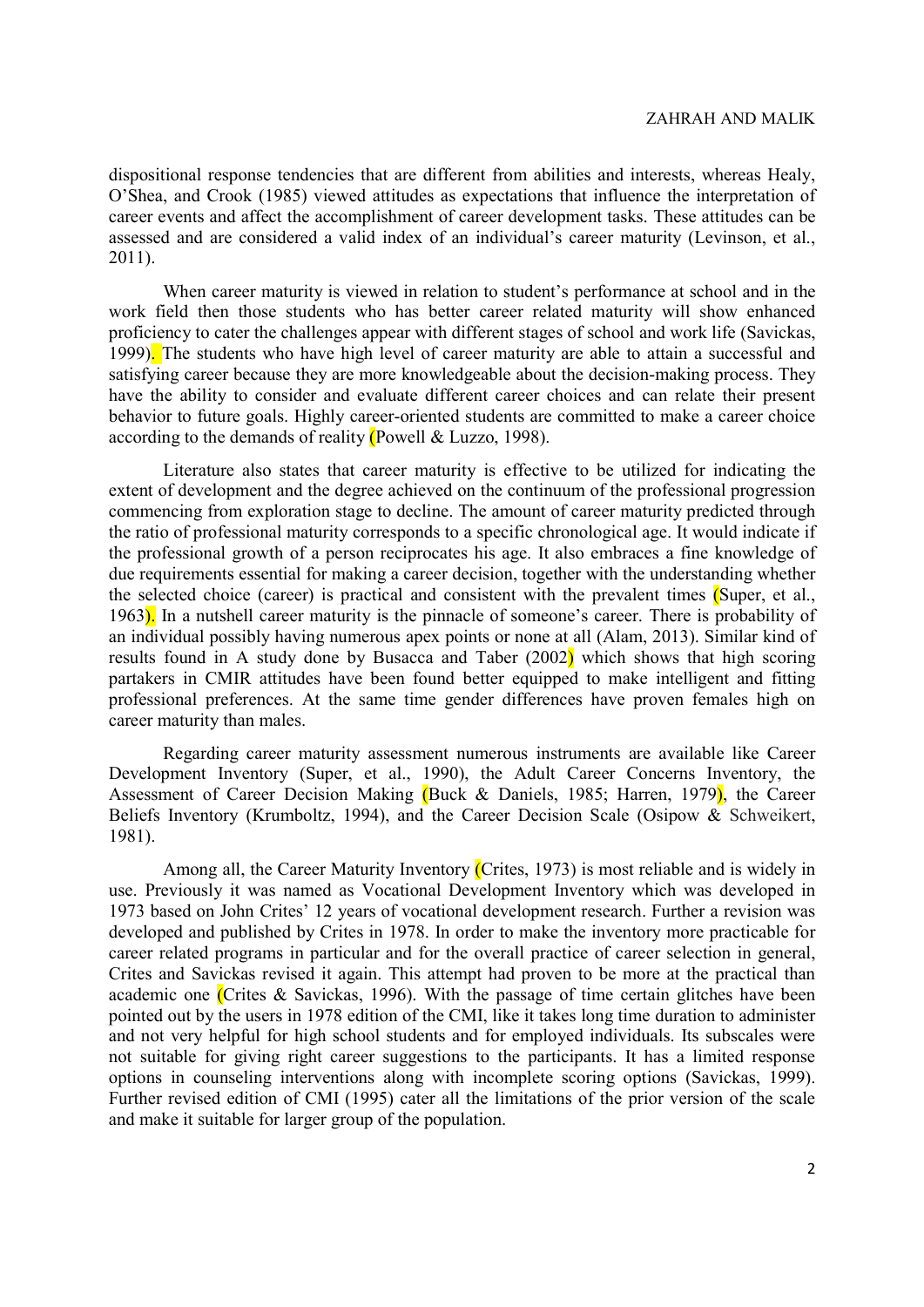This inventory was also used in different Asian cultures along with different variables which proved to be a great tool to measure career maturity in different age groups effectively. When used on Asian American students, Fukunaga (1999) argued that Asian students place more emphasis on the prestige and high-income level of any profession rather than best match with their personality. Hardin, et al (2006) also noted the cultural difference found between Asian and American students on the career maturity inventory and they found that both groups use different approaches to the career maturity process. Similarly, a study conducted on Indian adolescents Palit and Neogi (2015) found that parents' affection and security had significant contribution towards the career maturity of the adolescents.

 Although literature shows the effectiveness of this inventory in different cultures but its translation and adaptation are required especially with the age group that has less formal education like adolescents. Previously we were bound to use this scale in just English form and to the well-educated participants only. As in Pakistan we had Urdu as a National language which is understandable to every adolescent or younger at even school level so the need is aroused to translate and adapt the career maturity inventory-attitude scale in Urdu. This endeavor will not only make the scale more effective but also accessible to every participant come in the measurement range of this inventory. According to Crites and Savickas (1996) CMI-R is appropriate to use in counseling sessions and in career development programs. This inventory is equally applicable to younger and older age groups as well as appropriate for both male and female genders. This career maturity inventory is highly reliable and valid measure (Busacca & Taber, 2002).

For this study our objective was to translate and adapt the revised Career Maturity Inventory-Attitude Scale for the sample of matric students. As Urdu is the national language and every student is comfortable to understand and respond in it, and English being foreign language is less understandable, therefore it was decided to translate the scale in Urdu, as well as cultural adaptations were done, where required, after taking feedback from the students and experts. Secondly our sample belongs to middle and lower middle class and enrolled in government schools therefore it was ensured to give them Urdu version of the scale in order to obtain their true responses.

#### Method

The current study is based on the translation and adaptation of Career Maturity Inventory-Attitude Scale as per the indigenous culture.

### **Measures**

As per the objective of the current study Career Maturity Inventory –Revised (CMI-R) was used (Crites & Savickas, 1996). The inventory has 25 items for Attitude Scale (score range1-25) and 25 items for competence scale (score range 1-25). In the present research only attitude scale was used. Items of modified edition have Likert scale ranging from Agree to Disagree response format. CMIR is suitable for high school students and for postsecondary adults. Its items are devoid of racial or gender partialities.

The attitude part of the inventory consist of decisiveness, involvement (extent to which individual is actively participating in the process of making a choice), independence (extent to which individual relies upon others in the choice of an occupation), orientation (extent to which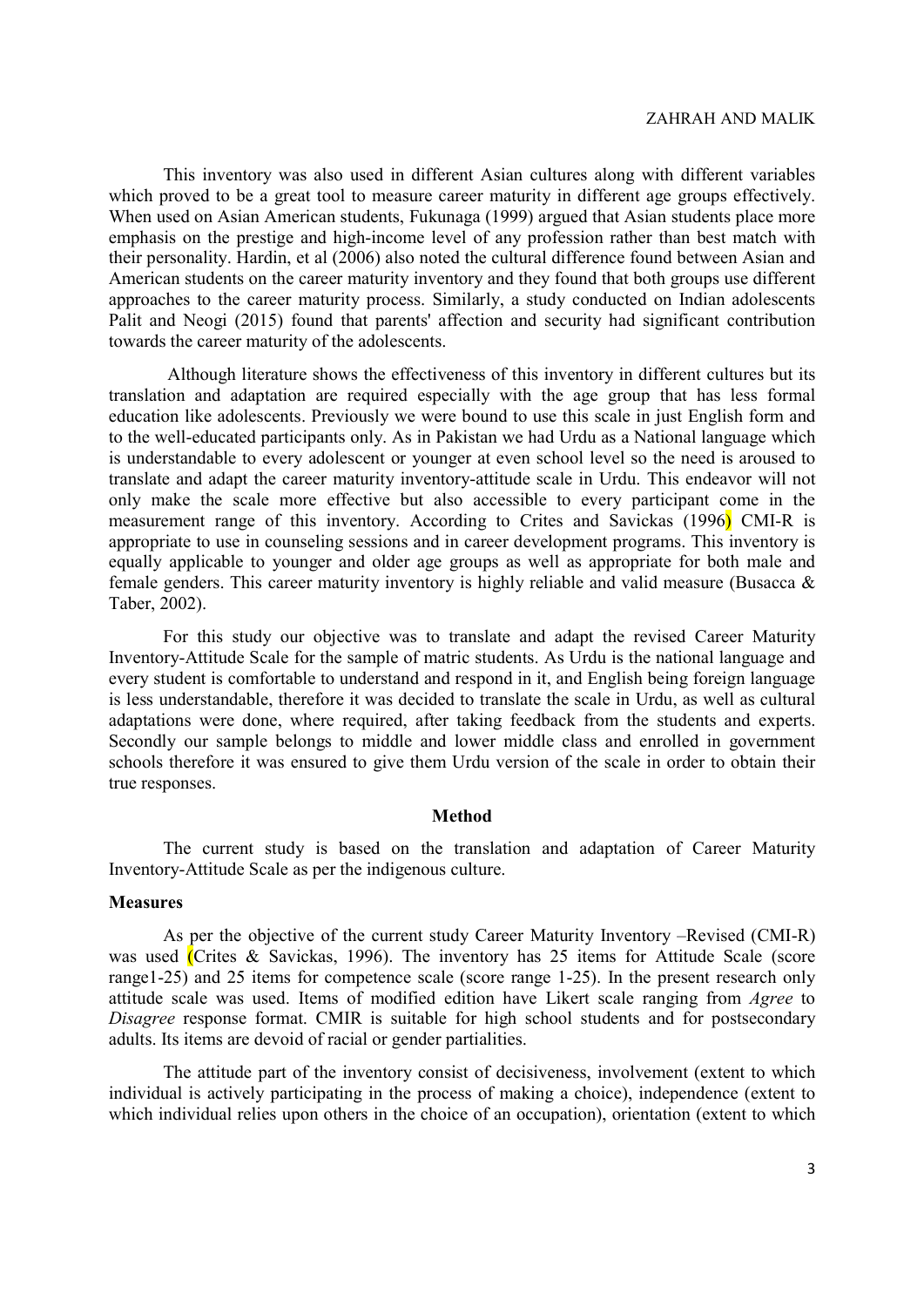individual is task or pleasure-oriented in his attitudes toward work and the values he places upon work) and compromise and competence of the respondents in terms of self-appraisal, occupational information, goal selection, planning and problem solving (Crites, 1973).

The attitude scale studies respondents' attitudes toward decision making such as decisiveness, involvement, independence, orientation, and compromise (Busacca & Taber, 2002). It is based on 25 different statements whose scores range from 0 to 25, where 0 indicates no maturity and 25 shows full maturity in right career selection process. It is two-point rating scales that range from agree or disagree and marked as 0 or 1. One point is awarded to the answer that showed more career maturity (Powell & Luzzo, 1998). Higher scores on the scale show that respondents have highly developed attitudes toward career decisions.

Scores on the attitude scale can be interpreted as the respondents who scored above 20 are better equipped with career decision making skills while those who scored from 16-19 are taken as progressing at an ordinary rate whereas the participants who scored 15 and below are not ready to make career selection independently and need to be the part of career exploration programs.

## Participants and Procedure

Waters et al (2006) highly recommended backward translation method of test translation was used in this research. In order to start the procedure of translation and adaptation, first permission was taken from the school administration and sample was approached after their willingness to take part in the study. Further the procedure was done in these steps:

### Formulation of the Expert Panel

Six experts were contacted for translation and adaptation process, in which included Psychologists holding PhD in Psychology, English Linguists and professional language translators. Objective of this part of study was conveyed to them in detail and their consent was taken.

#### Step 1: Forward Translation

In forward translation, the scale was given to the three trained and qualified translators who were proficient in Urdu and English language as well as have good experience regarding test development. Two of them were PhD Psychology students while the other was lecturer from English department. They translated the English version of career maturity inventory-attitude scale into the Urdu language.

### Step 2: reconciliation of items

Three Urdu translated versions of the scale were critically evaluated by the two Professors of Psychology whose feedback and suggestions were incorporated into the first draft. In order to make the final Urdu version of the scale, items that were recommended by the experts were chosen and incorporated that were based on conceptual and theoretical equivalence of the original scale.

### Step3: Backward Translation

In the backward translation Urdu translated scale was back translated in to English language without seeing the original English version of the scale. After back translation, this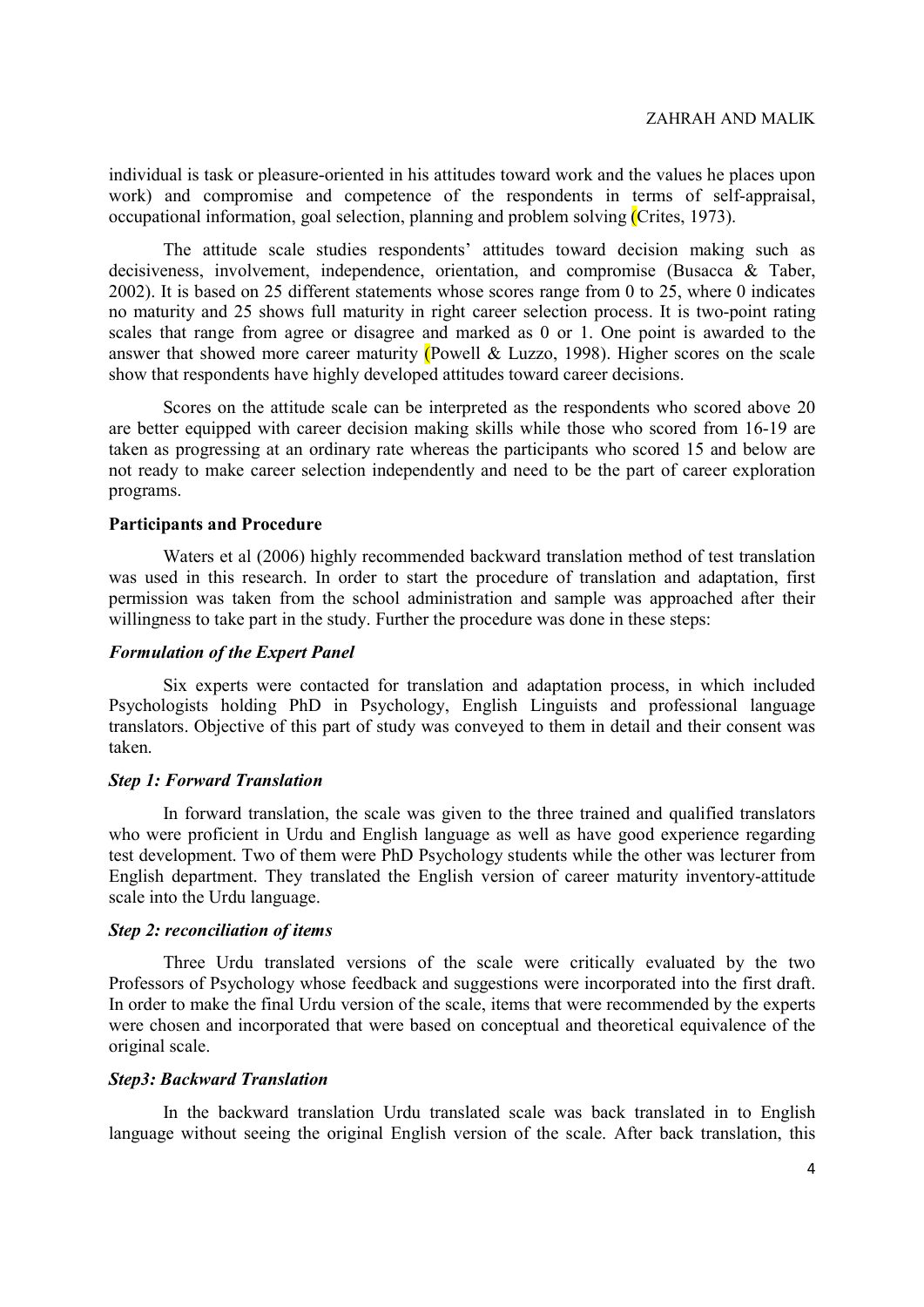draft was compared with the original scale and any mismatches, confusions or any other judgments were noted by the panel of psychologists and revisions were made where they were necessary. Few modifications and rephrasing were suggested by the experts that were done. This draft was again cross checked by language and subject specialists for any mistake and final draft was made for pilot testing.

## Step 5: Pilot Testing

This step was planned to adapt the test. With the help of volunteered participants Pilot testing was done who completed the Urdu version of the career maturity inventory-attitude scale. Feedback was taken regarding items difficulty, language clarity and content of the items. Scales were reviewed again with the help of experts and psychometric properties were assessed.

For pilot testing of the draft, 150 matric students (80 girls and 70 boys) participated. This sample was randomly selected from diverse areas of Rawalpindi and Islamabad (Pakistan) and proper informed consent was taken. Permission was also taken from their schools. The sample's age range was from 13 to19 years. After taking the consent participants were communicated about the purpose of study, their role and ensured for their confidentiality. Copies of translated versions of scale were distributed; their feedback was taken orally and noted at the paper on the spot regarding item difficulty or any other observation about the scale.

Based on participants recommendations, words like طلب was replaced with ضروريات in the item no 17 of the Urdu version of the scale. Similarly, کام was replaced withپيشہ in the item no 21 of the scale as it was more understandable to the participants. Remaining items were well understood by all the respondents. Participants also shared their personnel information which was required for the research. After completing the whole procedure, all of them were thanked for their participation and support.

#### Results and Discussion

In order to check the reliability, final corrected version of the scale was administered on the sample of 300 (180 girls & 120 boys) high school students. All other descriptions of the sample were same as given above for the sample of pilot testing. After data collection, reliability coefficient was computed through SPSS and found to be good enough  $(r=.78)$  to use on Pakistani sample and for this research. Moreover, Girls performed better  $(M = 16.76; SD=4.44)$ and had high career maturity than boys ( $M = 14$ ; SD=3.24).

Along with industrial revolution and market competition, the need to have mature youth in respect of their careers was felt more than ever. At this age of  $21<sup>st</sup>$  century youth should be smart and best fit with latest requirements of their professions. Especially Pakistani youth is required to be assessed on the latest parameters which ensure their level of career maturity and where they lie on these assessments, as the career maturity is an individual's capability to make well-informed career related decisions matching the requirements of prevailing times and readiness to confront career development tasks' (Savickas, 1999). One such effort is to translate and adapt the globally well-known and highly reliable and valid measure of career maturity inventory. Results of the Busacca and Taber (2002) also showed that the high scoring participants in CMIR attitude scale have been found better equipped to make intelligent and fitting professional preferences.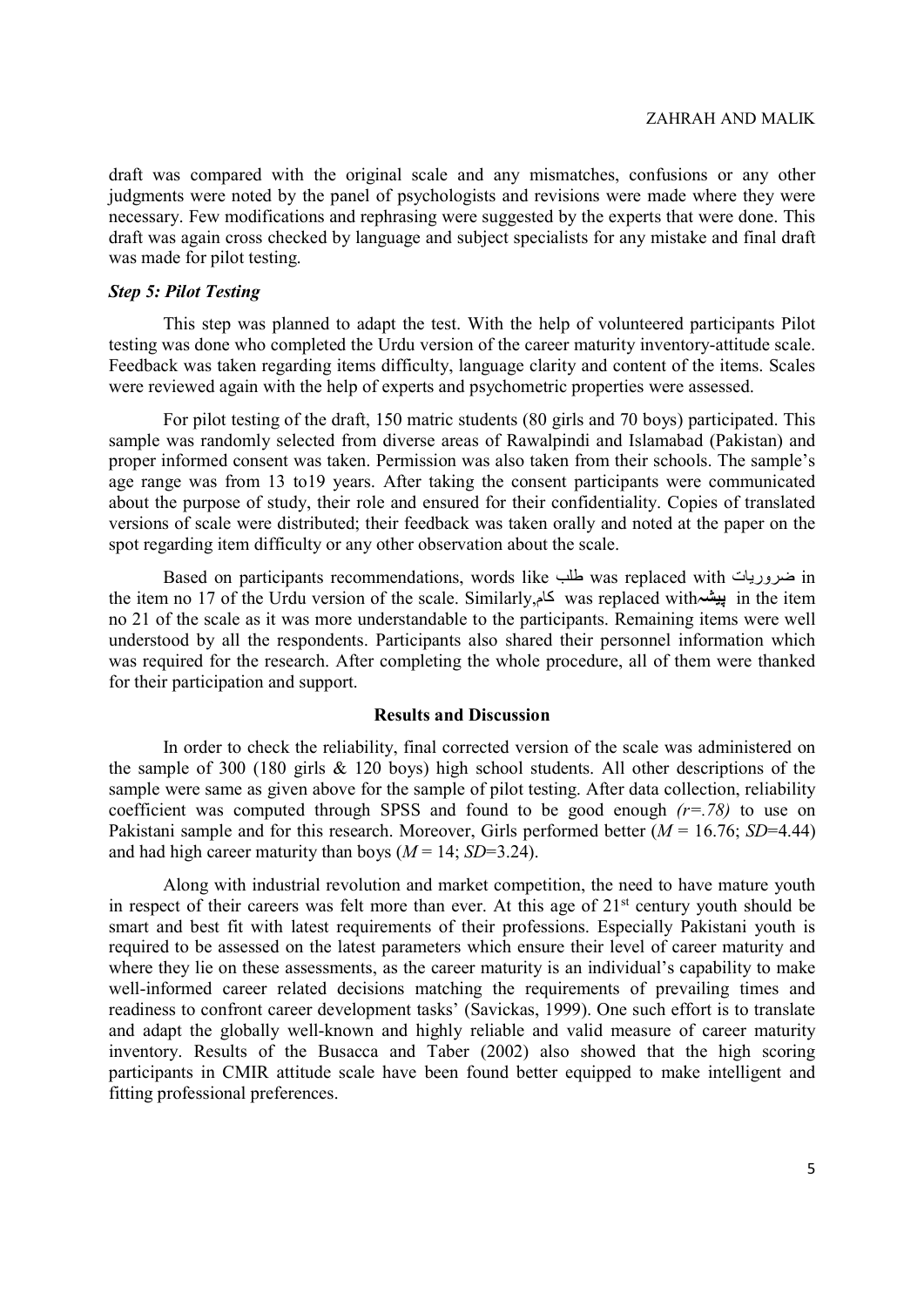This study was planned to translate and adapt the career maturity inventory-attitude scale on the Pakistani sample. It was required to translate the scale into Urdu as it is the main and widely understood language of our country. Translation and adaptation was done in 5 steps where experts recommendations helped to review the each step and correct it where required.

Final Urdu translated and adapted scale was presented to the sample of students who read it thoroughly and gave their recommendations. Each suggestion was incorporated after expert's approval and final version was checked for its reliability estimate. Alpha reliability was calculated on the final version of the scale which is found to be satisfactory  $(r=.78)$ , as Plummer and Tanis (2015) also stated that the alpha reliability range from .58 to .97 is considered as satisfactory. Cronbach alpha is calculated in the study as a measure of internal consistency which states that how closely relates the set of items as a group, that make any test reliable. High reliability score on the Urdu translated and adapted version of career maturity inventory-attitude scale shows that the items in the scale are highly related and measures which it intends to measure over time.

#### Conclusion

The purpose of this study was to adapt and translate the career maturity inventory-attitude scale on the sample of Pakistani adolescents. For this sake expert panel was formulated, forward and back ward translation was done and pilot testing was carried on the sample of 150 matric students. Through basic statistics, reliability testing and experts' recommendations final version of the scale was prepared. This adaptation and translation will be helpful for the accurate and reliable testing of career maturity inventory-attitude scale for Pakistani adolescents.

#### Limitations and implication

This research has few limitations which should be in consideration for future studies. Sample should be taken from different cities of Pakistan which will make the study more generalizable to the population. This research lacks the validation part of the scale, convergent and divergent validity should be found out in the next researches. This study is very useful for research purpose and students can confidently use this scale in our indigenous settings. This scale will be helpful for organizations to measure career related attitudes of the new employees at the entry or promotion level.

#### References

- Alam, M. M. (2013). Study of gender difference in career maturity of rural and urban students in India. Global Journal of Scientific Researches, 1(1), 19-25.
- APP (May, 03, 2018). Pakistan currently has largest youth population of its history: UNDP report. International The NEWS. Retrieved on: June 03, 2018. Retrieved From: https://www.thenews.com.pk/print/311910-pakistan-currently-has-largest-youthpopulation-of-its-history-undp-report
- Bang, N. M. (2016). Cross-cultural validation of the career maturity inventory: A Korean form (PhD thesis, University of Iowa). Retrieved from https://doi.org/10.17077/etd.z3y3u3r0s
- Buck, J. N., & Daniels, M. H. (1985). Assessment of career decision making (ACDM): Manual. Western Psychological Services.
- Busacca, L. A., & Taber, B. J. (2002). The career maturity inventory-revised: A preliminary psychometric investigation. Journal of Career Assessment, 10, 441-455.